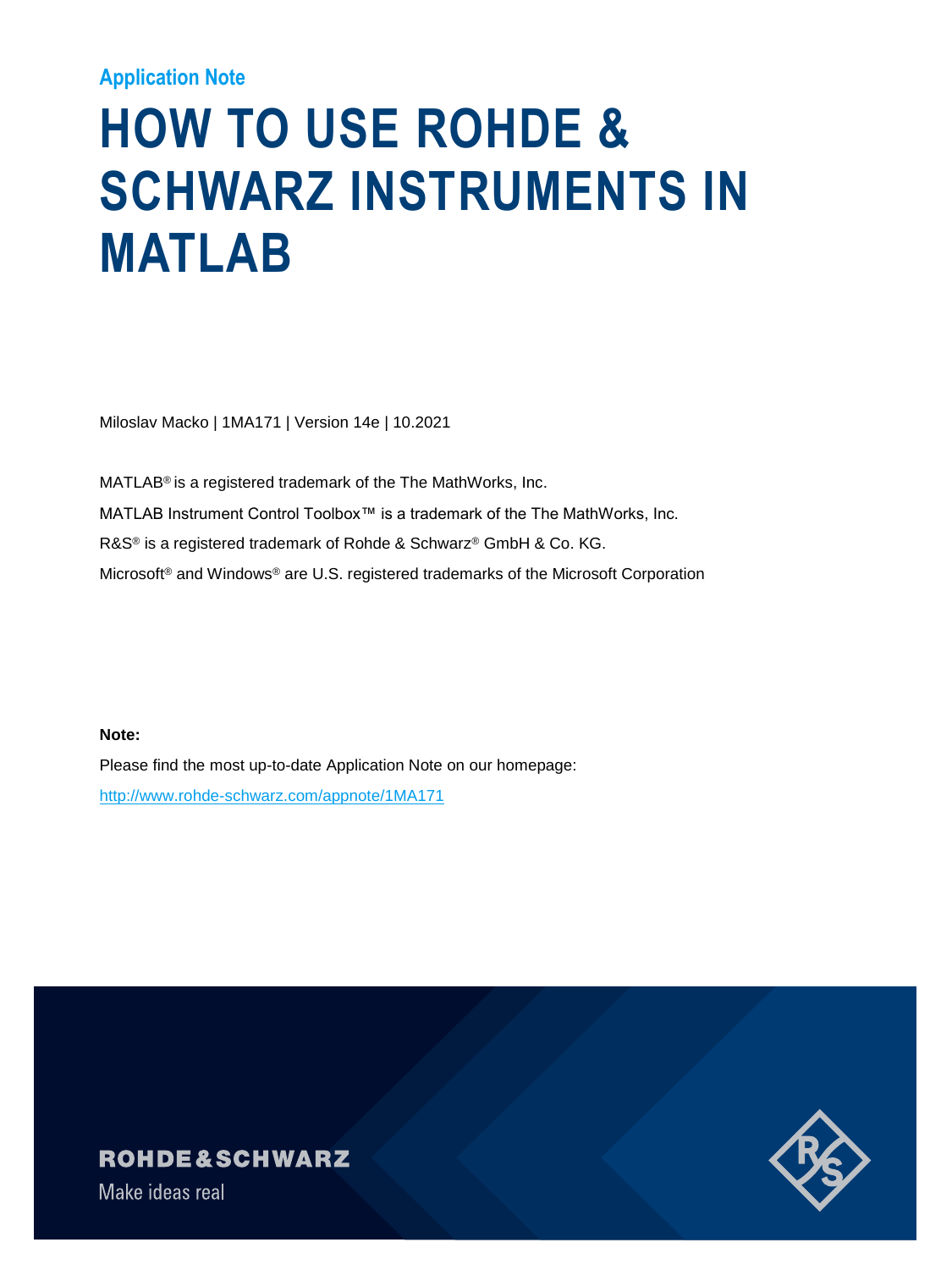## **Contents**

| $\mathbf 1$             |  |
|-------------------------|--|
| $\overline{2}$          |  |
| 2.1                     |  |
| 2.2                     |  |
| $\overline{3}$          |  |
| $\overline{\mathbf{4}}$ |  |
| 4.1                     |  |
| 4.2                     |  |
| 4.3                     |  |
| 4.4                     |  |
| 4.5                     |  |
| 4.6                     |  |
| 4.7                     |  |
| 4.8                     |  |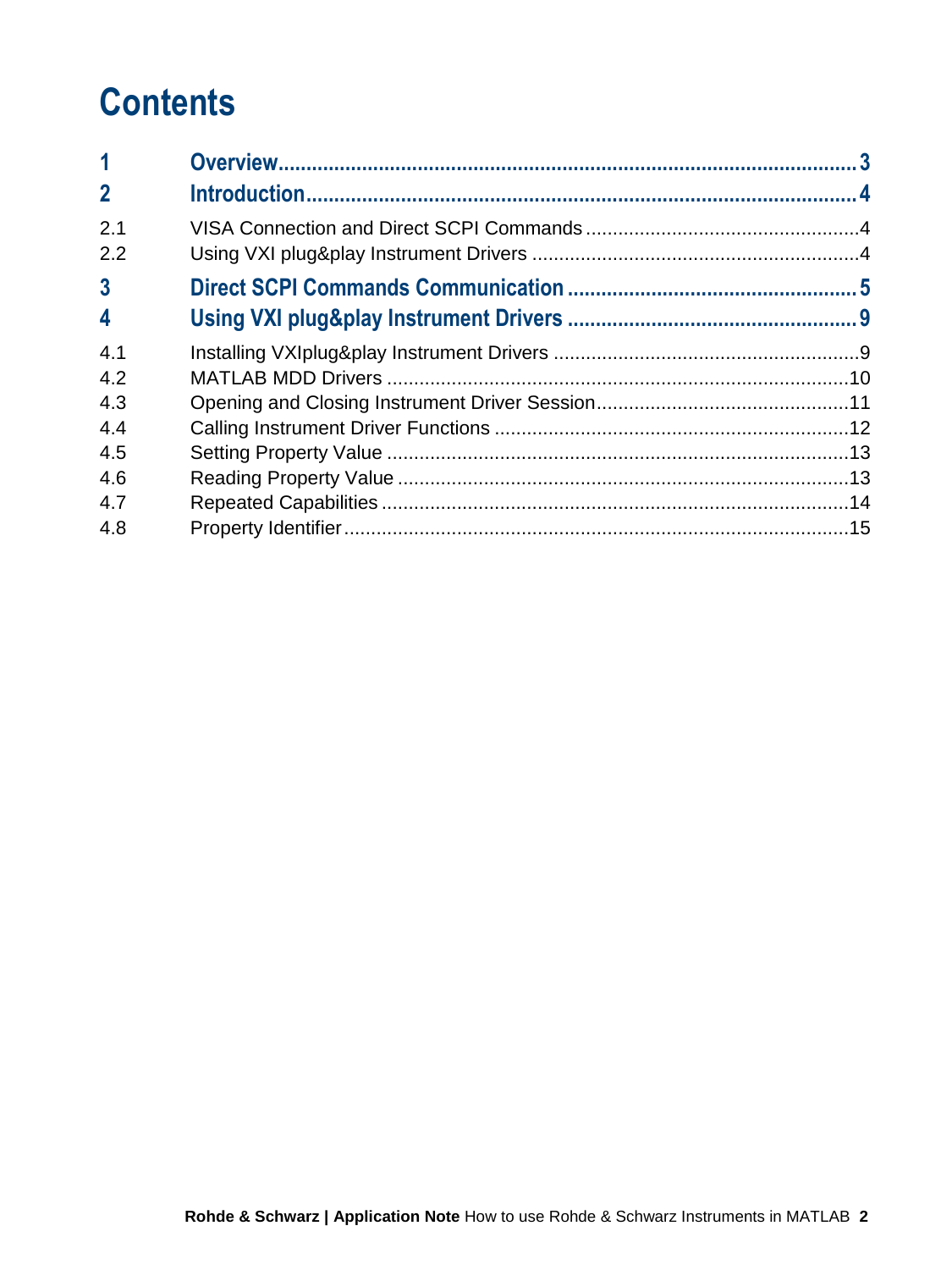## <span id="page-2-0"></span>**1 Overview**

This application note outlines two different approaches for remote-controlling Rohde & Schwarz instruments out of MathWorks MATLAB:

- ► The first one uses VISA connection and direct SCPI commands.
- ► The second approach takes advantage of Rohde & Schwarz VXI plug&play instrument drivers and MATLAB Instrument Control Toolbox.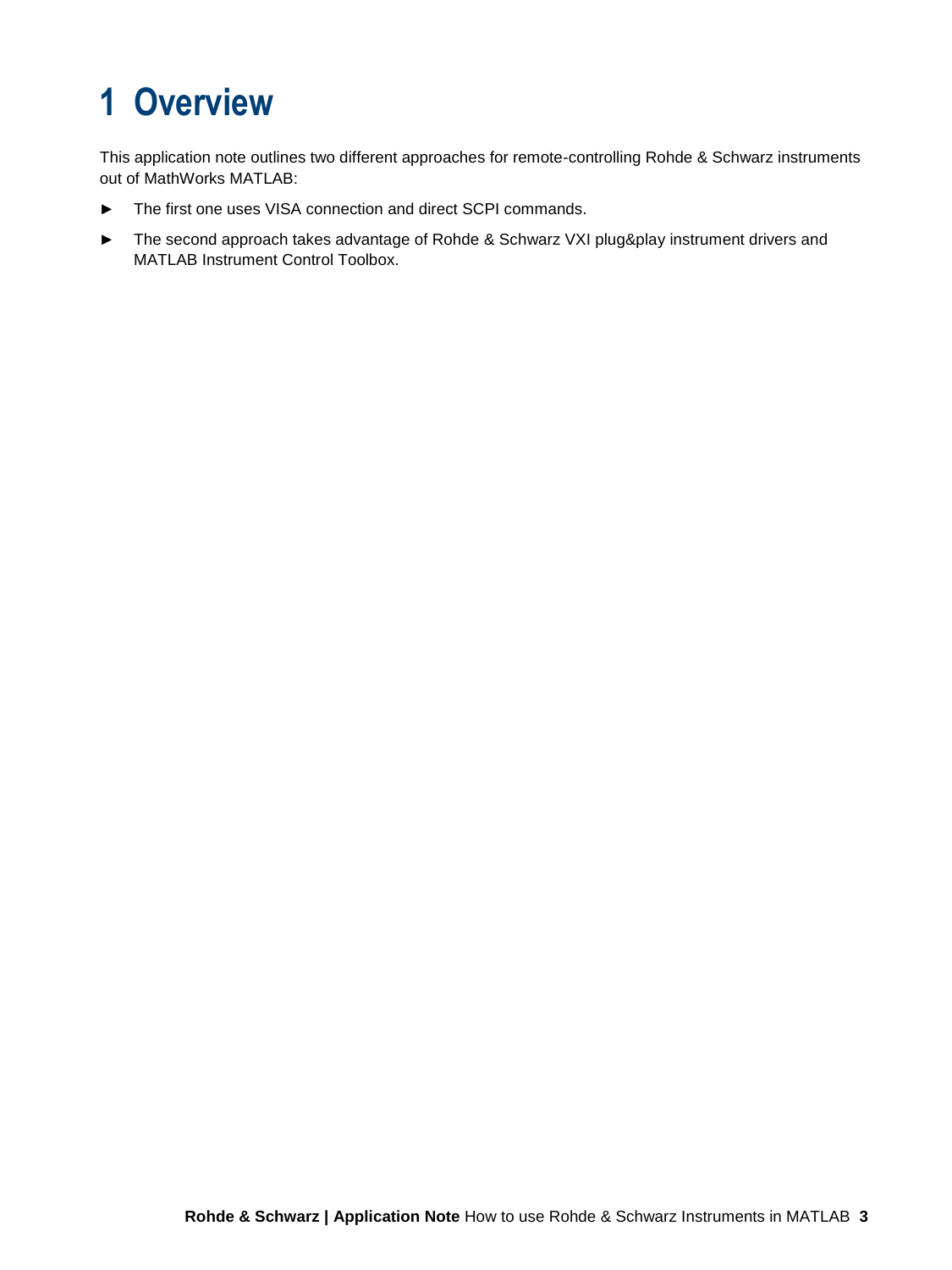## <span id="page-3-0"></span>**2 Introduction**

MATLAB has become widely used platform among students, engineers and developers. When users wish to remote-control measurement instruments from MATLAB, they have several options to choose from. This application note presents two of them.

## <span id="page-3-1"></span>**2.1 VISA Connection and Direct SCPI Commands**

We recommend this option for most of the users. It is simple and besides VISA it does not require any additional software component. Attached to this application note, is a MATLAB class **VISA\_Instrument** that presents VISA interface for MATLAB script language. Practical examples with the **VISA\_Instrument** are part of the attachment.

Advantages:

- Simplicity.
- VISA session is closed properly even if MATLAB script is interrupted; this is helpful if an instrument can only handle one VISA session at a time.
- Most of the commonly used operations are provided by the attached MATLAB class VISA Instrument. This class is open for further extensions.
- Error handling is performed in the form of exceptions.
- Included, are ready-to-use examples for R&S FSW / FSV / RTO / RTE / RTB

Disadvantages:

- You need to get familiar with the instrument's SCPI language.
- Parsing of more complex instrument responses needs to be done in the user code.

## <span id="page-3-2"></span>**2.2 Using VXI plug&play Instrument Drivers**

This alternative route takes advantage of Rohde & Schwarz VXI plug&play instrument drivers and requires MATLAB Instrument Control Toolbox to be available.

Advantages:

- Error handling is already performed by the instrument driver.
- Instrument drivers take care of proper measurement synchronization.
- Instruments driver come with help file for all functions and attributes.
- More complex instrument responses are already parsed by instrument drivers.

Disadvantages:

- ► Slightly longer learning curve.
- Longer initialization of the driver session due to additional time needed to parse the MATLAB driver file.
- More difficult to build executables, since the code uses external dll libraries.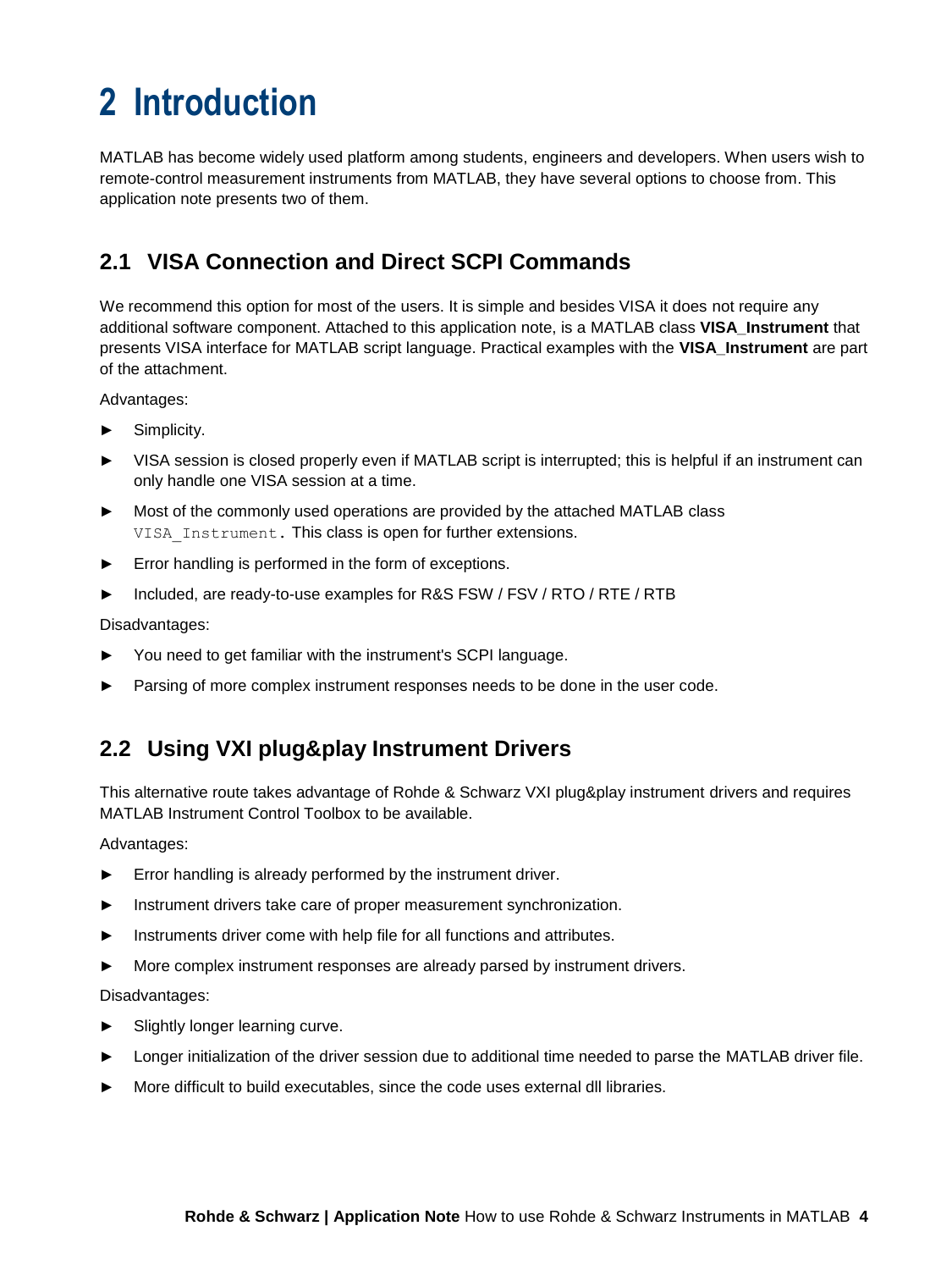## <span id="page-4-0"></span>**3 Direct SCPI Commands Communication**

Referenced files - all packed into MATLAB\_directSCPI\_Examples.zip:

- ► VISA\_Instrument.m
- MATLAB directSCPI Hello World.m
- ► MATLAB\_directSCPI\_Specan\_Example.m
- ► MATLAB\_directSCPI\_Scope\_Example.m
- MATLAB directSCPI RTB Example.m

Required software. The actual software used to prepare this document is mentioned in the round brackets:

- MATLAB 2013 or later (2016a)
- ► Windows XP / VISTA / Win 7 (Win 7 64-bit)
- ► NI VISA I/O library 15.0 or late (NI VISA 16.0)

If you are new to the topic of remote-control, we recommend reading this small tutorial:

#### [R&S Instrument Drivers and Remote Control](https://www.rohde-schwarz.com/au/driver-pages/remote-control/drivers-remote-control_110753.html)

Communication with an instrument over VISA is of a synchronous message-based type. That means, the instrument never responds unless the controller (your computer) requires it to do so. The request is formed into a string called **SCPI** command (short for **S**imple **C**ommands for **P**rogrammable **I**nstruments), and the instrument reacts in two different ways:

- ► processing it, but returning no response. An example of such command is '\*RST' (returning your instrument to a defined state).
- processing it and returning a response. Such command contains question mark and often is more specifically called query. An example of a query is '\*IDN?' (asking for the instrument identification string). After sending this query, you must read the response from the instrument.



Some SCPI commands exist both as commands and queries. An example would be Spectrum Analyzer center frequency. You can set the center frequency with the SCPI command 'FREQ:CENT 100MHz', and also ask for it with the query 'FREQ:CENT?'

However, for example, the '\*RST' command exists only as command, the query form '\*RST?' is not valid.

In contrast, the command ' \*IDN?' exists only as query. The form ' \*IDN' is invalid.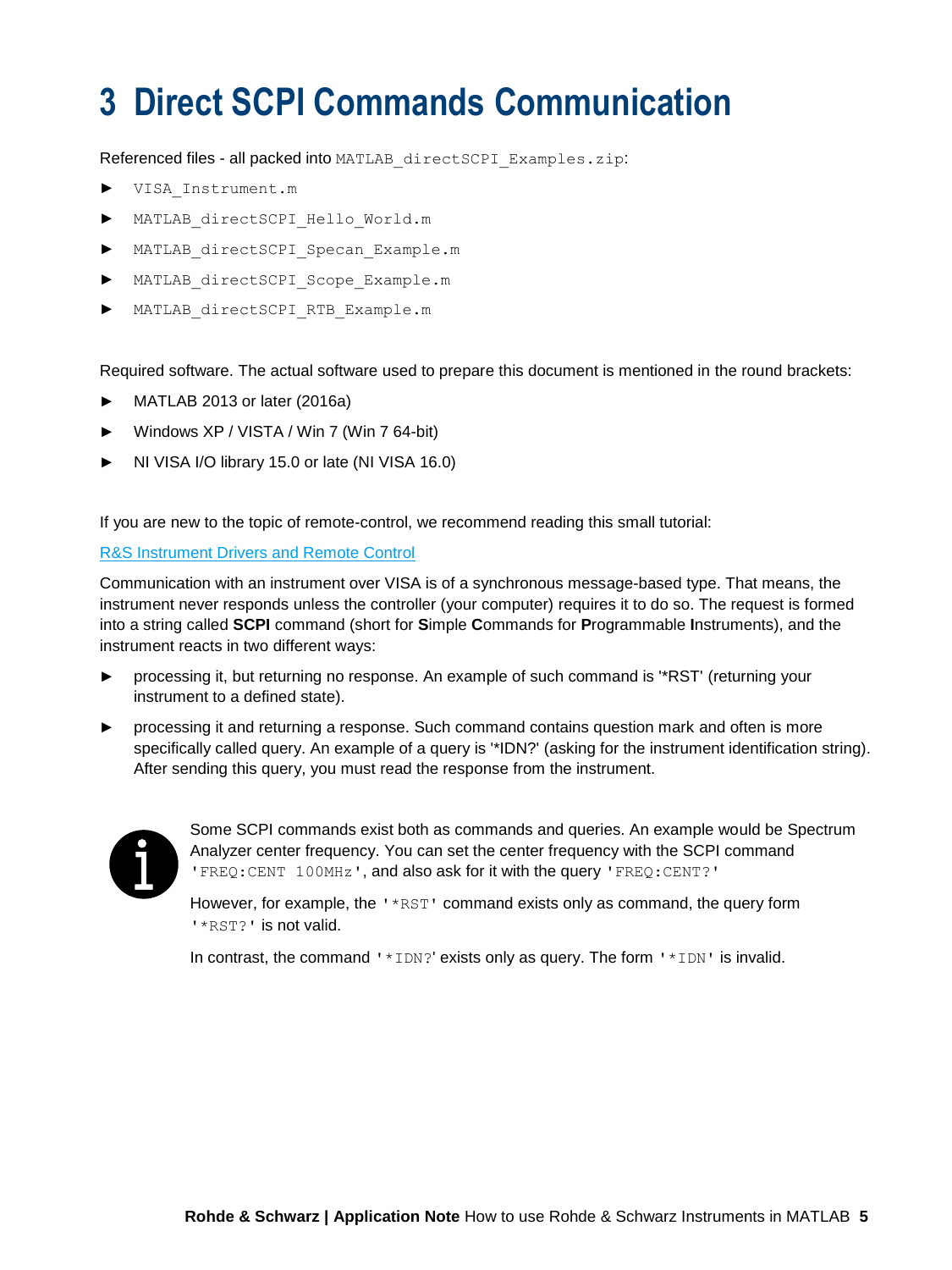Most common mistakes with SCPI commands and queries are:

Sending a command (not a query) and **trying to read** a response from the instrument. This results in your program waiting until the **VISA timeout** occurs, since the instrument has nothing to respond to.

Sending a query and **not reading** the response from the instrument. This causes problem with the next query, when the instrument will report the error Query Interrupted. It means, you did not read the previous response before you sent a new query.

To avoid both of these problems, always use the  $Write()$  methods for commands and Query...() methods for queries - see the description of the VISA Instrument class below.

The '\*RST' command and the '\*IDN?' query are standard commands supported by every SCPI-conform instrument. To get the information about valid SCPI commands for your instrument, refer to the **Remote Control** portion of its user manual. User manual also describes whether the command is available as a command, query, or both.

To follow next steps, extract the content of the MATLAB\_directSCPI\_Examples.zip into your MATLAB working directory.

All the examples from the ZIP file show the usage of the VISA Instrument object. They are written according to the description in the abovementioned remote-control tutorial, especially the chapters on **Measurement Synchronization** and **Instrument Error Checking**.

The file VISA\_Instrument.m is a MATLAB class wrapping up .NET component called **Ivi.Visa**. It offers convenient way of communicating with your instrument and also parsing common type of responses to MATLAB-native variables. A small script below (also available as MATLAB directSCPI Hello World.m) shows how simple is it to open a VISA instrument connection, reset the instrument, query identification string, and close the connection:

```
mySpecan = VISA_Instrument( 'TCPIP::192.168.2.100::INSTR' );
mySpecan.Write('*RST');
idnResponse = mySpecan.QueryString('*IDN?')
msgbox(sprintf('Hello, I am\n%s', idnResponse));
mySpecan.Close();
```
Most commonly used operations with examples are shown in the table below. To invoke the full help of VISA Instrument, type the following into your MATLAB Command Window (without sharp brackets):

>> help VISA\_Instrument

#### and use the provided link:

Reference page for VISA\_Instrument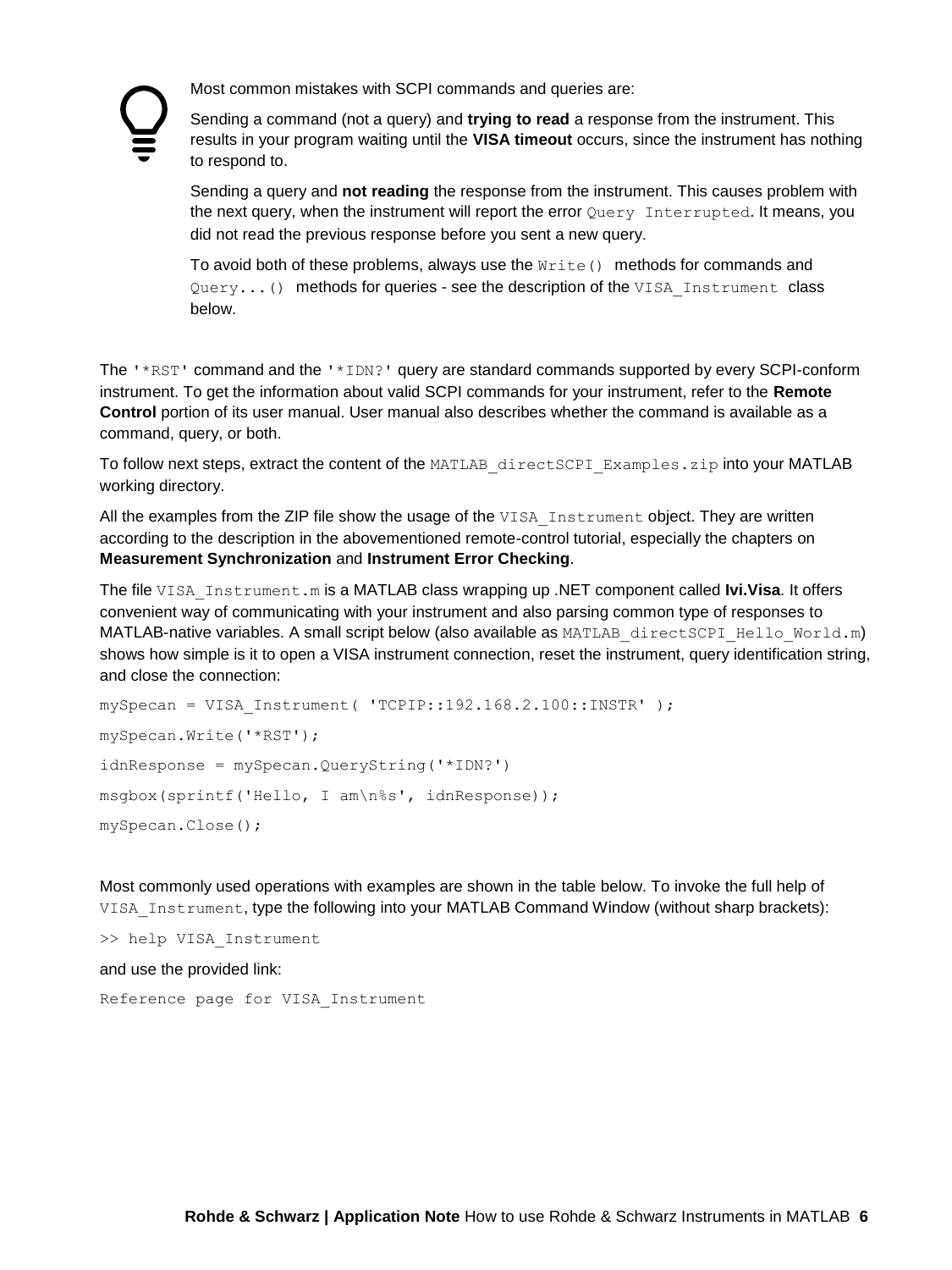#### **Most commonly used VISA\_Instrument methods and properties**

| VISA Instrument () - constructor that opens the connection to the instrument.                                                                                                       |
|-------------------------------------------------------------------------------------------------------------------------------------------------------------------------------------|
| Example:<br>mySpecan = VISA Instrument ('TCPIP::192.168.1.100::INSTR')                                                                                                              |
| $Close()$ - closes the connection to the instrument.                                                                                                                                |
| Example:<br>mySpecan.Close()                                                                                                                                                        |
| $Write()$ - writes command to the instrument.                                                                                                                                       |
| <b>Examples:</b><br>mySpecan. Write (' *RST')<br>mySpecan. Write ('FREQUENCY: CENTER %0.1f', frequency)                                                                             |
| AddLFtoWriteEnd - property for adding LINEFEED (0x0A or '\n') to the end of each sent<br>command,<br>since some instruments require it. Default value is false.                     |
| Example:<br>mySpecan.AddLFtoWriteEnd = true<br>mySpecan. Write ('*RST') - the actual sent string is '*RST\n'                                                                        |
| ReadString () reads response from the instrument and returns it as MATLAB string. Make sure that you<br>only use it in combination with Write (), or better use the QueryString (). |
| Example:<br>mySpecan. Write ('*IDN?')<br>idnResponse = mySpecan.ReadString()                                                                                                        |
| QueryString () combines Write () and ReadString () into one method.                                                                                                                 |
| <b>Examples:</b><br>idnResponse = mySpecan. QueryString ('*IDN?')<br>limitLineName = mySpecan.QueryString('CALC:LIM%d:NAME?', limitLine)                                            |
| QueryLongString() - use this method instead of the QueryString(), if you expect a response longer<br>than 4096 bytes.                                                               |
| <b>Examples:</b><br>idnResponse = mySpecan.QueryLongString('*OPT?')<br>catalog = mySpecan.QueryLongString('DISPLAY:WINDOW%d:CATALOG?', window)                                      |
| QueryBoolean (), QueryInteger(), QueryDouble() query the instrument and convert responses<br>to                                                                                     |
| MATLAB boolean, integer and double values.                                                                                                                                          |
| <b>Examples:</b><br>output = mySpecan. QueryBoolean ('OUTPUT1?')<br>output = mySpecan. QueryBoolean ('OUTPUT%d?', output)                                                           |
| assignedTrace = mySpecan.QueryInteger('CALC:MARK1:TRAC?')<br>assignedTrace = mySpecan.QueryInteger('CALC:MARK%d:TRAC?', marker)                                                     |
| markerAmplitude = mySpecan.QueryDouble('CALC:MARK1:Y?')<br>markerAmplitude = mySpecan.QueryDouble('CALC:MARK%d:Y?', marker)                                                         |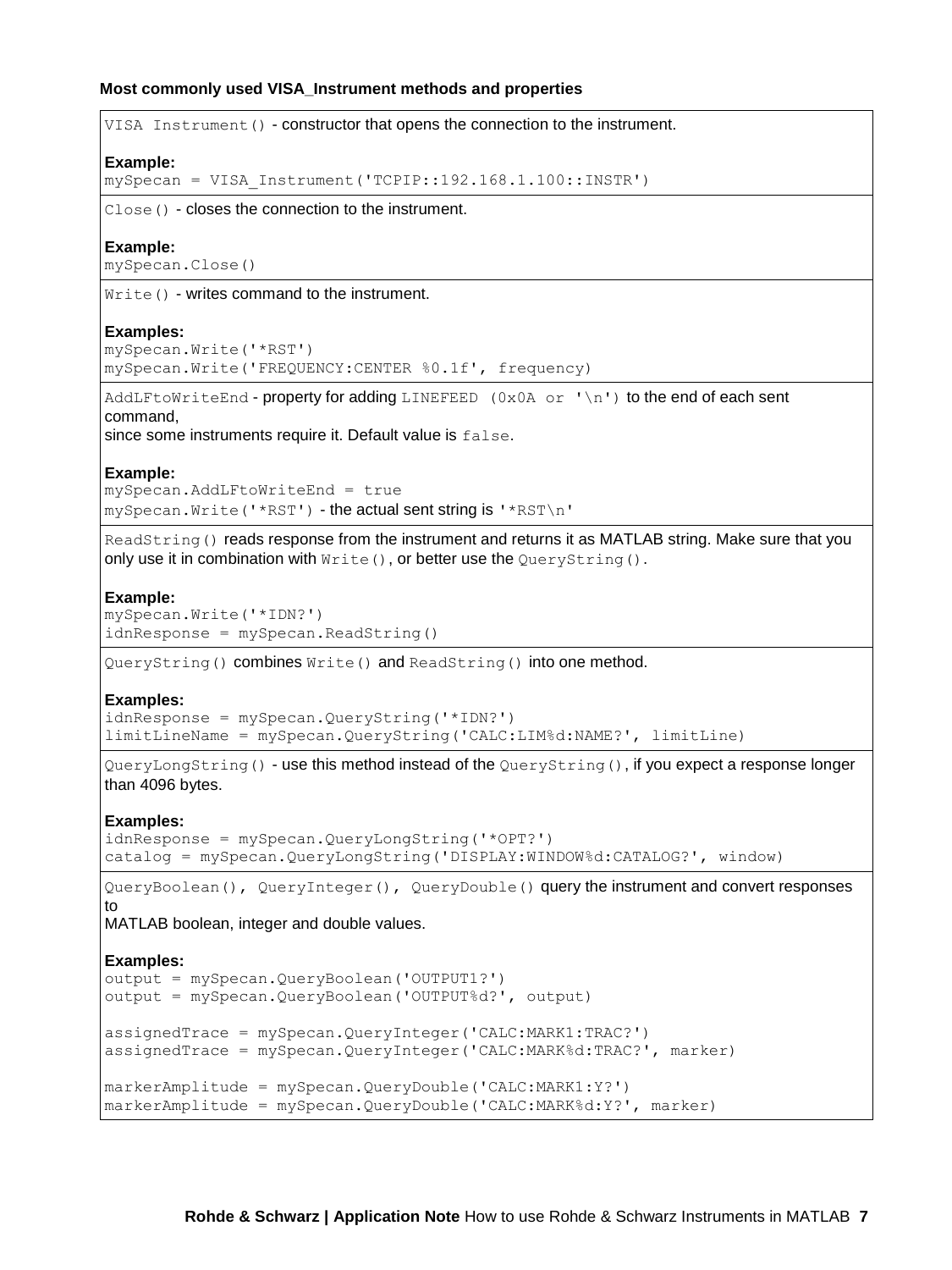#### **More advanced methods**

QueryBinaryFloatData() queries binary-formatted data (traces or waveforms) from the instrument.

#### **Example:**

trace = mySpecan.QueryBinaryFloatData('FORM REAL,32;:TRAC? TRACE1')

ReadBinaryDataToFile() reads instrument binary response and stores it to a PC file. Use this, for example, to transfer a screenshot file from the instrument to the PC. Make sure that you only use it in combination with  $Write()$ .

#### **Example:**

mySpecan.Write('MMEM:DATA? ''c:\Instrument\Device\_Screenshot.png''') mySpecan.ReadBinaryDataToFile('c:\PC\_Screenshot.png')

QueryASCII\_ListOfDoubles() queries comma-separated list of numbers and returns them as double array. You must define the maximum expected array size.

#### **Example:**

trace = mySpecan.QueryASCII ListOfDoubles('FORM ASC;:TRAC? TRACE1', 100000)

ErrorChecking() throws an exception if the instrument reports an error. The procedure for checking instrument error is described in the remote-control tutorial mentioned above, chapter Instrument Error Checking. If you only want to check for instrument errors without throwing an exception, call the ReadErrorQueue()

#### **Example:**

mySpecan.ErrorChecking()

Open the attached example file for the R&S FSW / FSV / FPS:

MATLAB directSCPI Specan Example.m

The example is commented in detail to show proper initialization, settings, acquisition of a trace, retrieving trace results, marker results and a screenshot file. Included, is proper instrument error checking and measurement synchronization.



Always use **single** acquisition mode with Spectrum Analyzers, Network Analyzers, Oscilloscopes, Communication Testers, Power Meters, Audio Analyzers and so on. The most common mistake users make when they are starting with instrument remote control is, they use **continuous** acquisition mode. If your instrument is in the continuous mode, you are **never** guaranteed proper and repeatable measurement results.

Switch your Spectrum Analyzers to **single** acquisition mode with the SCPI command

INIT:CONT OFF

For oscilloscopes, use the SCPI command SING to start a **single** waveform acquisition.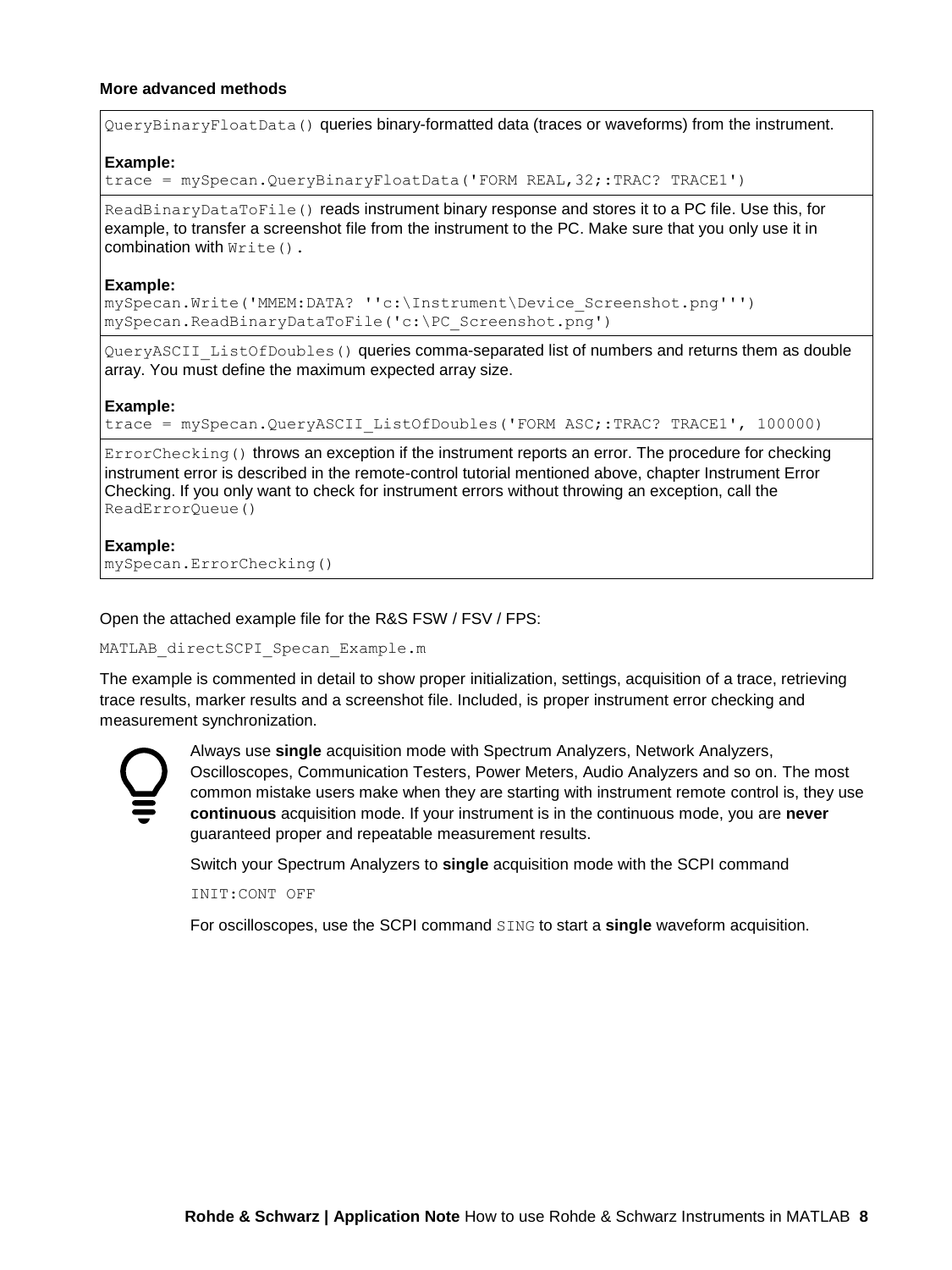## <span id="page-8-0"></span>**4 Using VXI plug&play Instrument Drivers**

Referenced files - all packed into MATLAB\_ICT\_rsspecan\_Examples.zip:

- MATLAB\_ICT\_rsspecan\_OpenClose.m
- MATLAB ICT rsspecan Open SetGet Close.m
- MATLAB\_ICT\_rsspecan\_Complex\_Example.m

Required software. The actual software we used to prepare this chapter is mentioned in the round brackets:

- ► MATLAB 2013 or later (2016a)
- ► MATLAB Instrument Control Toolbox, further referred to as ICT
- ► Windows XP / VISTA / Win 7 (Win 7 64-bit)
- ► R&S VISA 5.5.5 or other vendor VISA (R&S VISA 5.5.5)
- Rohde & Schwarz VXIplug&play instrument driver [\(rsspecan VXIplug&play driver 64 bit](https://www.rohde-schwarz.com/driver/fsw/?&facet=facet.DriverTechnologie&facet.DriverTechnologie=VXIplug%26play) 3.8.0)
- for 64-bit MATLAB: Supported compiler. See the list of [Supported compilers](https://www.mathworks.com/support/requirements/previous-releases.html) (Microsoft Visual C++ 2015 Professional)

### <span id="page-8-1"></span>**4.1 Installing VXIplug&play Instrument Drivers**

Rohde & Schwarz VXI plug&play instrument drivers are available in the Drivers download area on our website:

#### [Rohde & Schwarz driver search](https://www.rohde-schwarz.com/au/search/driver_63451.html?term=*)

After installing the instrument driver, the ICT gives you the option to verify the installation. After the successful installation of rsspecan instrument driver, use the following command:

```
>> instrhwinfo ('vxipnp', 'rsspecan')
ans =
HardwareInfo with properties:
 Manufacturer: 'Rohde & Schwarz GmbH'
 Model: 'Rohde&Schwarz Spectrum Analyzer'
 DriverVersion: '1.0'
 DriverDllName: 'C:\Program Files\IVI Foundation\VISA\Win64\bin\rsspecan 64.dll'
Access to your hardware may be provided by a support package.
Go to the Support Package Installer to learn more.
```


The type of VXI plug&play instrument driver always has to match the type of MATLAB, not the type of your operating system. That means:

For MATLAB 64-bit, you can only use 64-bit VXI plug&play instrument drivers.

For MATLAB 32-bit, you can only use 32-bit VXI plug&play instrument drivers even on 64-bit operating system.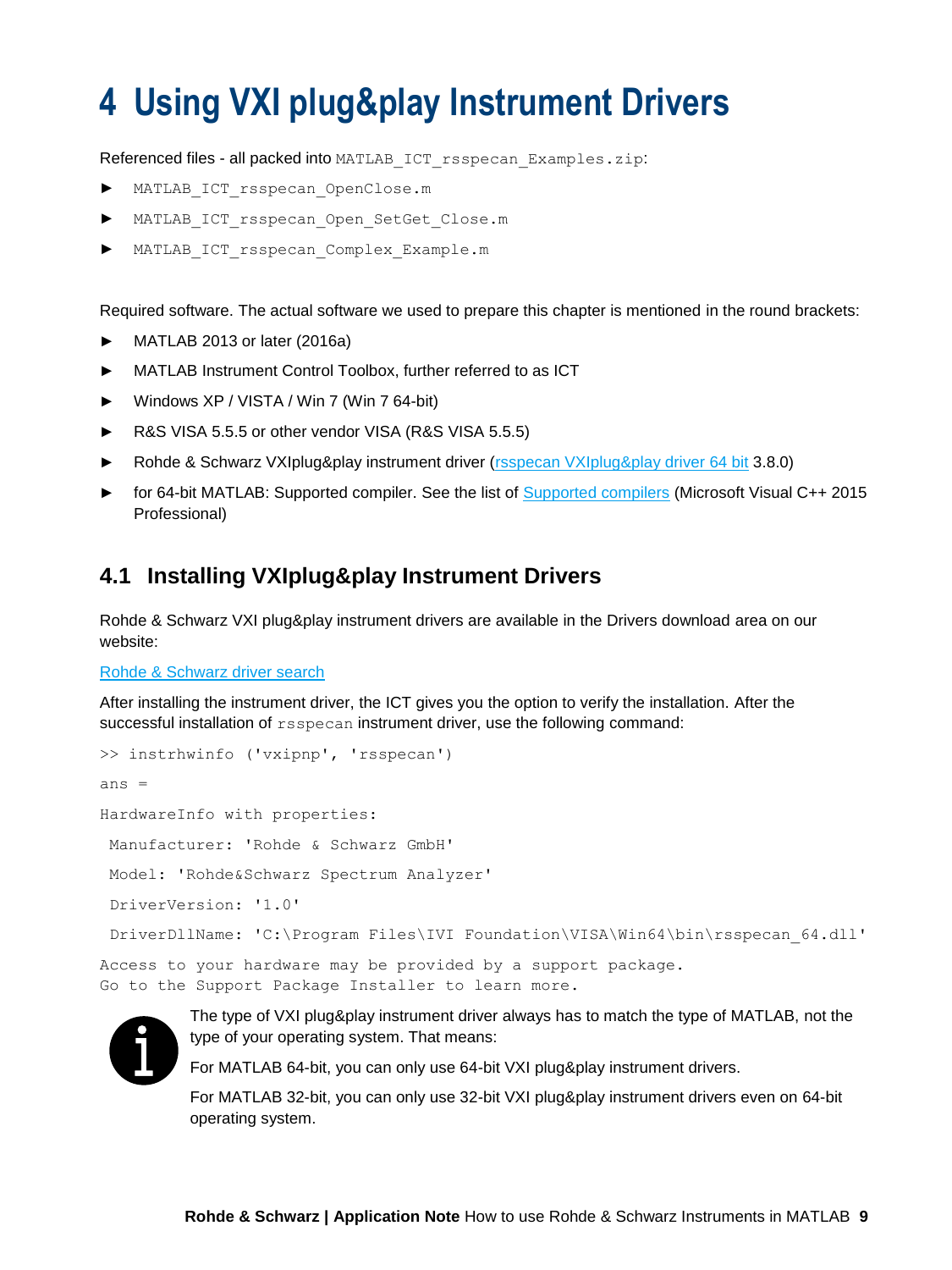## <span id="page-9-0"></span>**4.2 MATLAB MDD Drivers**

As a part of Rohde & Schwarz VXI plug&play instrument drivers provides MATLAB MDD drivers (single file with mdd extension). For example, you can find the rsspecan.mdd file in the driver's directory:

32-bit VXI plug&play instrument driver base path:

c:\Program Files (x86)\IVI Foundation\VISA\WinNT\rsspecan

64-bit VXI plug&play instrument driver base path:

c:\Program Files\IVI Foundation\VISA\Win64\rsspecan

MATLAB MDD drivers are XML files that provide an interface between VXI plug&play instrument driver and MATLAB. Rohde & Schwarz VXI plug&play instrument drivers are attribute-based, i.e. you can access instrument's capabilities either with **Functions** or **Attributes** (in MATLAB called **Properties**). They are described in the help file rsspecan vxi.chm located in the same folder as the rsspecan.mdd file:



Figure 1: Functions of the VXI plug&play instrument driver described in the \*.chm file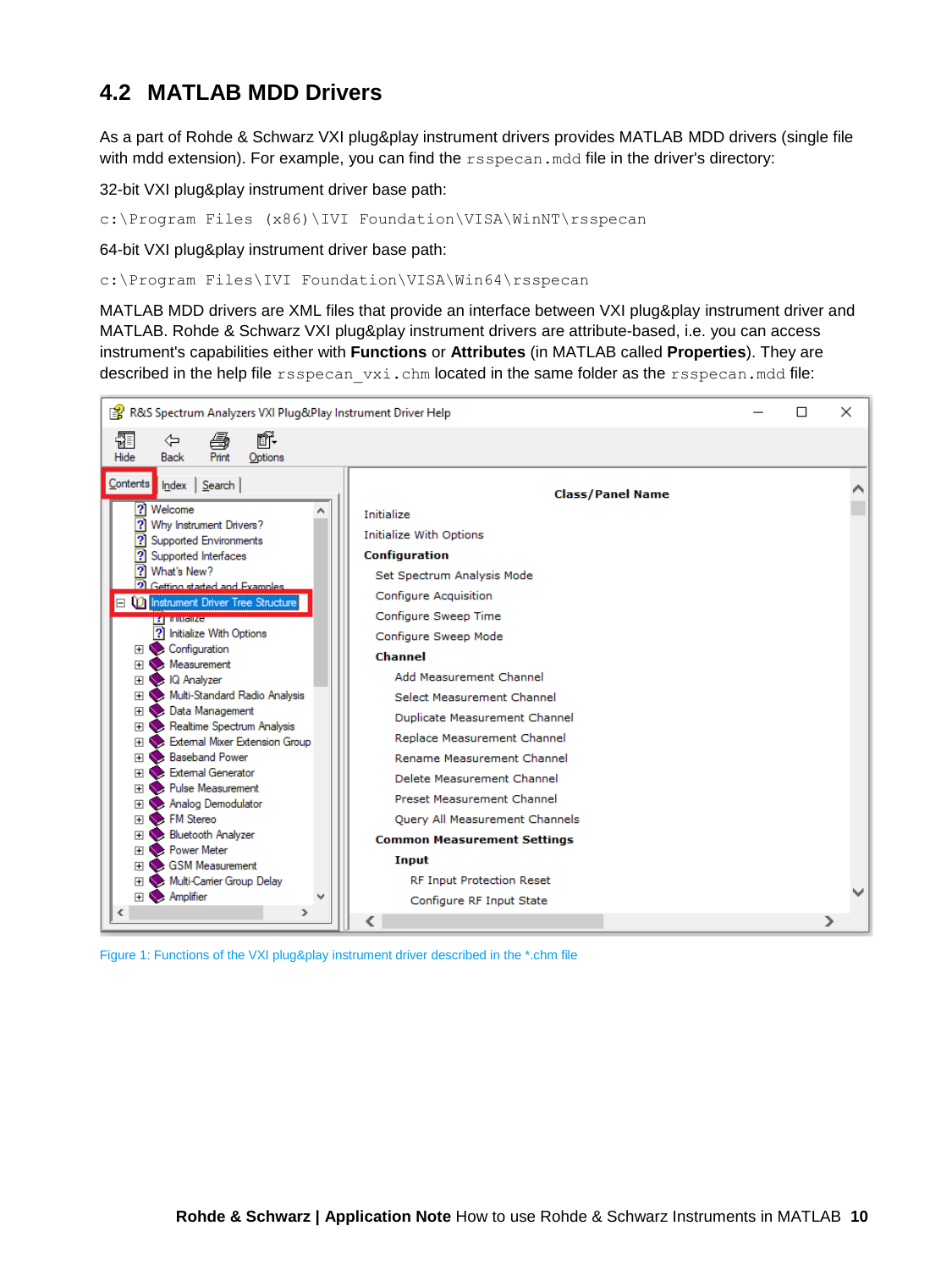

Figure 2: Attributes of the VXI plug&play instrument driver described in the \*.chm file

## <span id="page-10-0"></span>**4.3 Opening and Closing Instrument Driver Session**

Below is an example of MATLAB script that opens new  $rs<sub>specan</sub>$  session, queries the instrument identification string and closes the session. This script is also available as MATLAB\_ICT\_rsspecan\_OpenClose.m :

% Create a device object and connect to the instrument specan = icdevice('rsspecan.mdd', 'TCPIP::192.168.1.100::INSTR'); connect(specan) % Query ID response  $idQueryResponse = zeros (1024, 1);$ [idQueryResponse] = invoke (specan, 'IDQueryResponse', 1024, idQueryResponse) % Disconnect device object from the instrument and delete the object. disconnect (specan) ; delete(specan);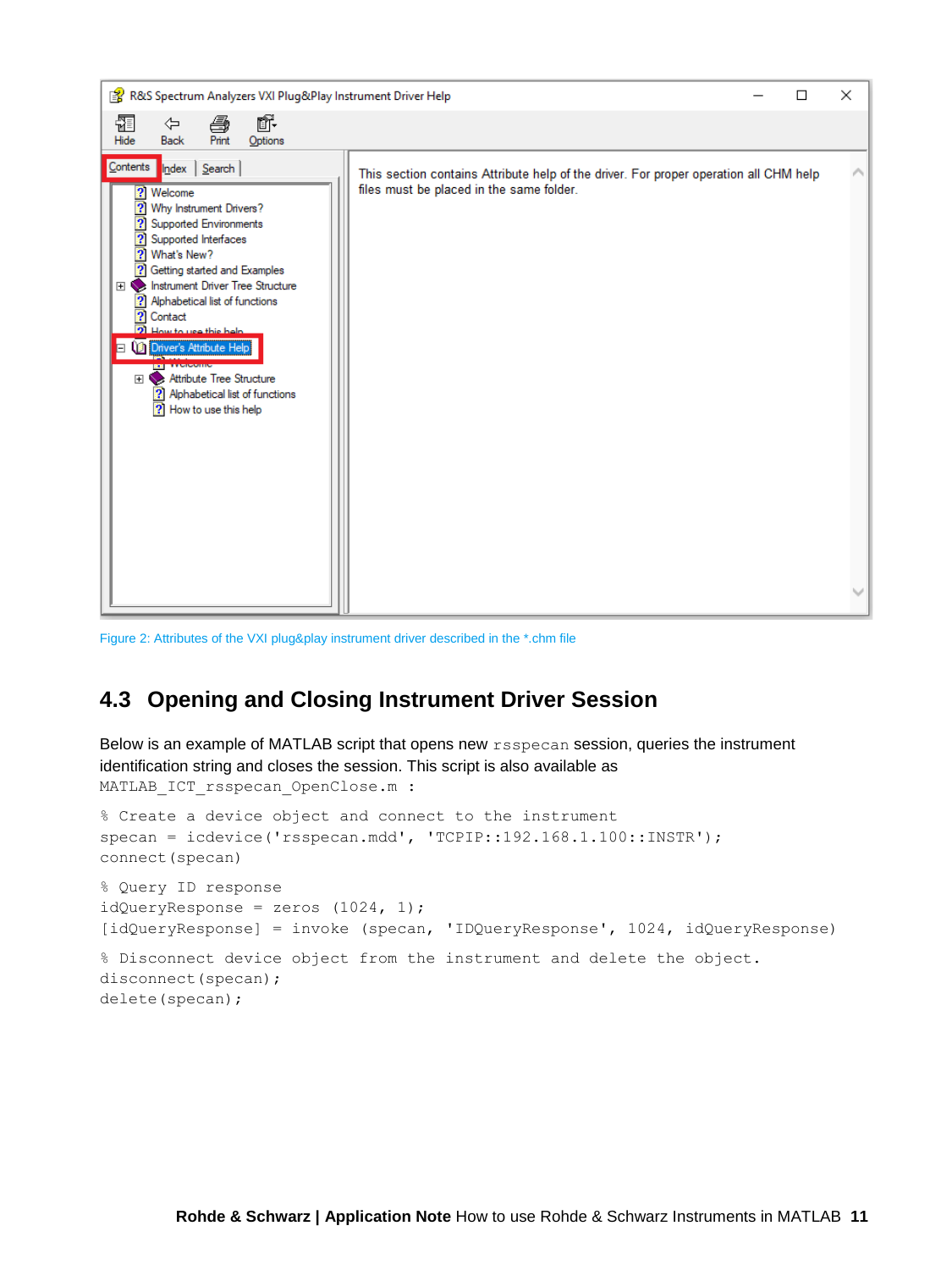## <span id="page-11-0"></span>**4.4 Calling Instrument Driver Functions**

All the code examples used in next chapters we summarized into the following file:

MATLAB\_ICT\_rsspecan\_Open\_SetGet\_Close.m

Use the help file rsspecan vxi.chm to find a function you want to call. Let us, for example, take setting of the Spectrum Analyzer center frequency. The function help also contains the MATLAB code snippet:



Figure 3: VXI plug&play instrument driver functions help including MATLAB prototypes

Copy and paste the part marked  $\Box$  into your code and adjust the parameters.

#### **Example:**

**The Contract of Street** 

invoke(specan, 'ConfigureFrequencyCenter', 0, 110E6)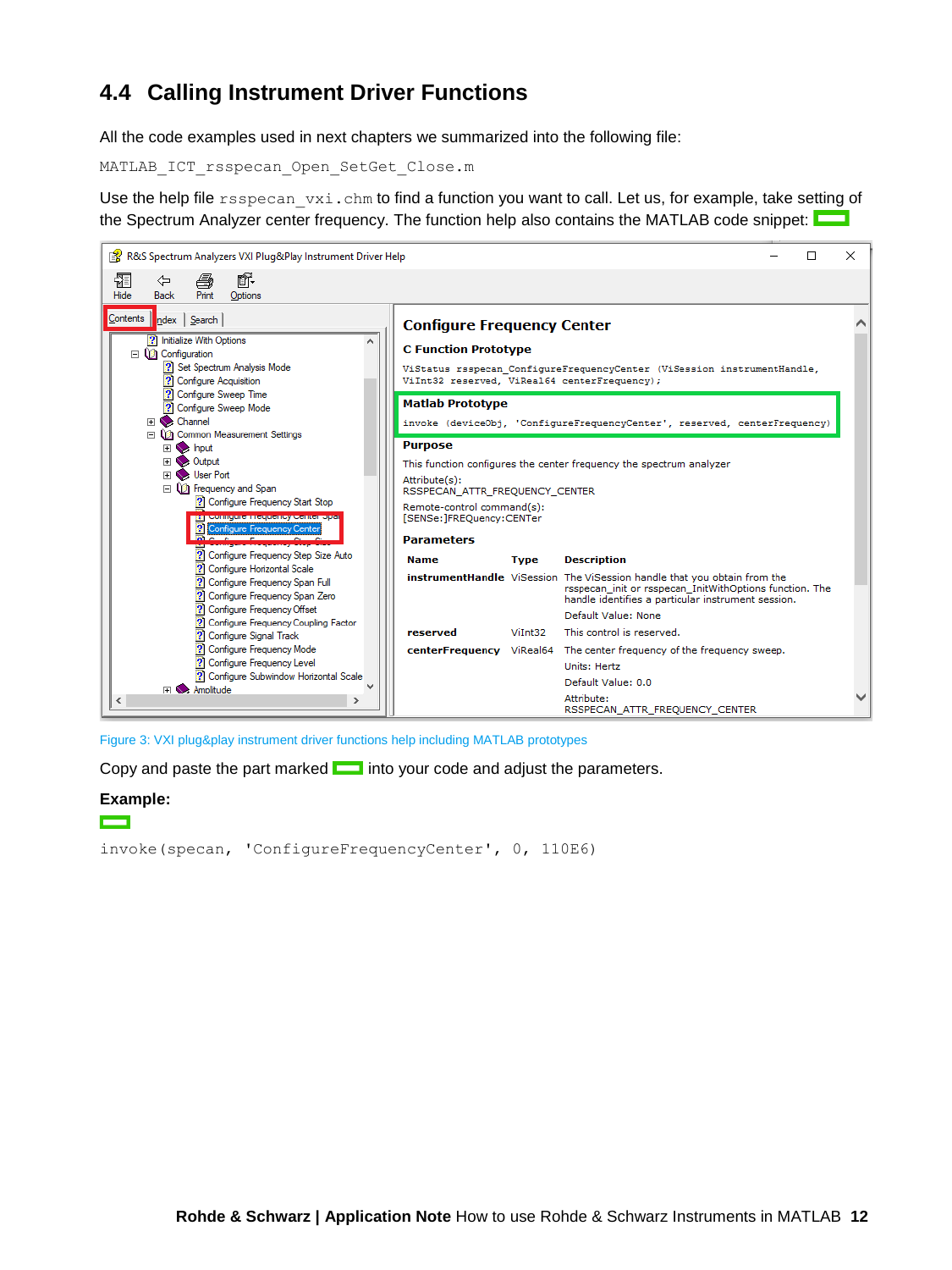## <span id="page-12-0"></span>**4.5 Setting Property Value**

Use the help file rsspecan vxi.chm to find a property you want to set. As an example, we use the same instrument parameter as in the previous chapter: center frequency. The property help also contains the MATLAB settings code snippet:



Figure 4: VXI plug&play instrument driver properties help including MATLAB prototypes for setting

Copy and paste the part marked  $\Box$  into your code, adjust the object name and the last two parameters:

value to be set : enter the desired frequency as double number.

repeated capability string : non-mandatory string parameter. See the part marked **Supported Repeated Capabilities** for valid values. In our case, the attribute RSSPECAN\_ATTR\_FREQUENCY\_CENTER has no repeated capabilities supported, therefore you can leave this parameter out. The chapter **Repeated Capabilities** describes this parameter in more details.

#### **Example:**

**Contract** 

invoke(specan, 'SetProperty', 'RSSPECAN\_ATTR\_FREQUENCY\_CENTER', 110E6)

## <span id="page-12-1"></span>**4.6 Reading Property Value**

Copy and paste the part marked into your code and adjust the object name.

repeated capability string : non-mandatory string parameter, same as for setting the property value.

#### **Example:**

 $\sim$ 

centerFrequency = invoke(specan,'GetProperty','RSSPECAN\_ATTR\_FREQUENCY\_CENTER')

**Rohde & Schwarz | Application Note** How to use Rohde & Schwarz Instruments in MATLAB **13**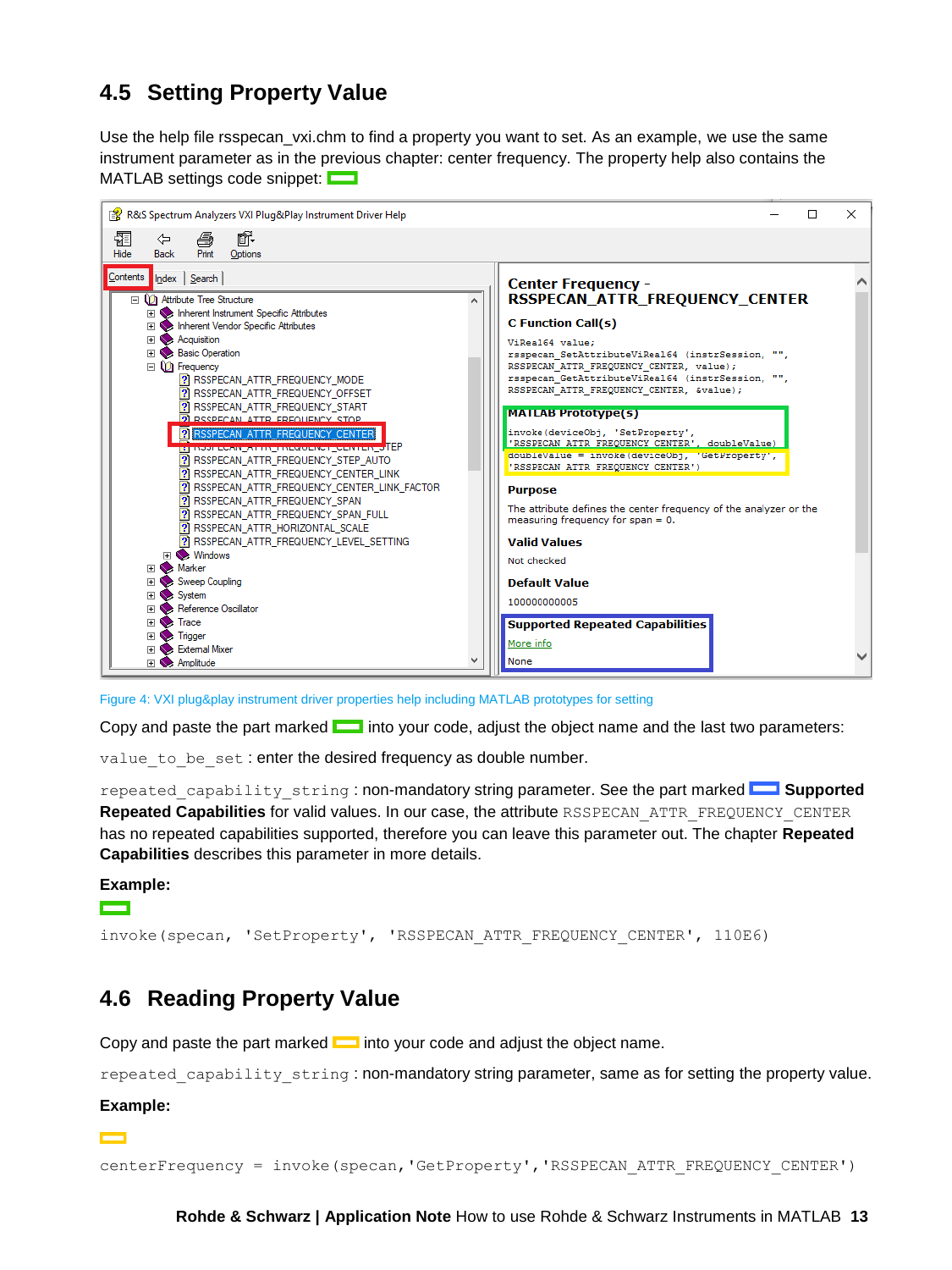## <span id="page-13-0"></span>**4.7 Repeated Capabilities**

To briefly explain Repeated Capabilities, let us take the property RSSPECAN\_ATTR\_MARKER\_ENABLED as an example: This property has boolean value of True or False (Marker State ON or OFF). However, you also need to communicate to the instrument which one of the sixteen markers (the area marked  $\Box$ ) you want to enable. This information you enter as repeated capability string. If a property have more Repeated Capabilities defined, they are separated by commas without spaces. An example of such property is RSSPECAN\_ATTR\_TRACE\_STATE.



Figure 5: Marker property with defined Repeated Capabilities

#### **Example:**

**The Second** 

invoke(specan, 'SetProperty', 'RSSPECAN\_ATTR\_MARKER\_ENABLED', 1, 'M1') invoke(specan, 'SetProperty', 'RSSPECAN\_ATTR\_TRACE\_STATE', 1, 'Win1,TR1')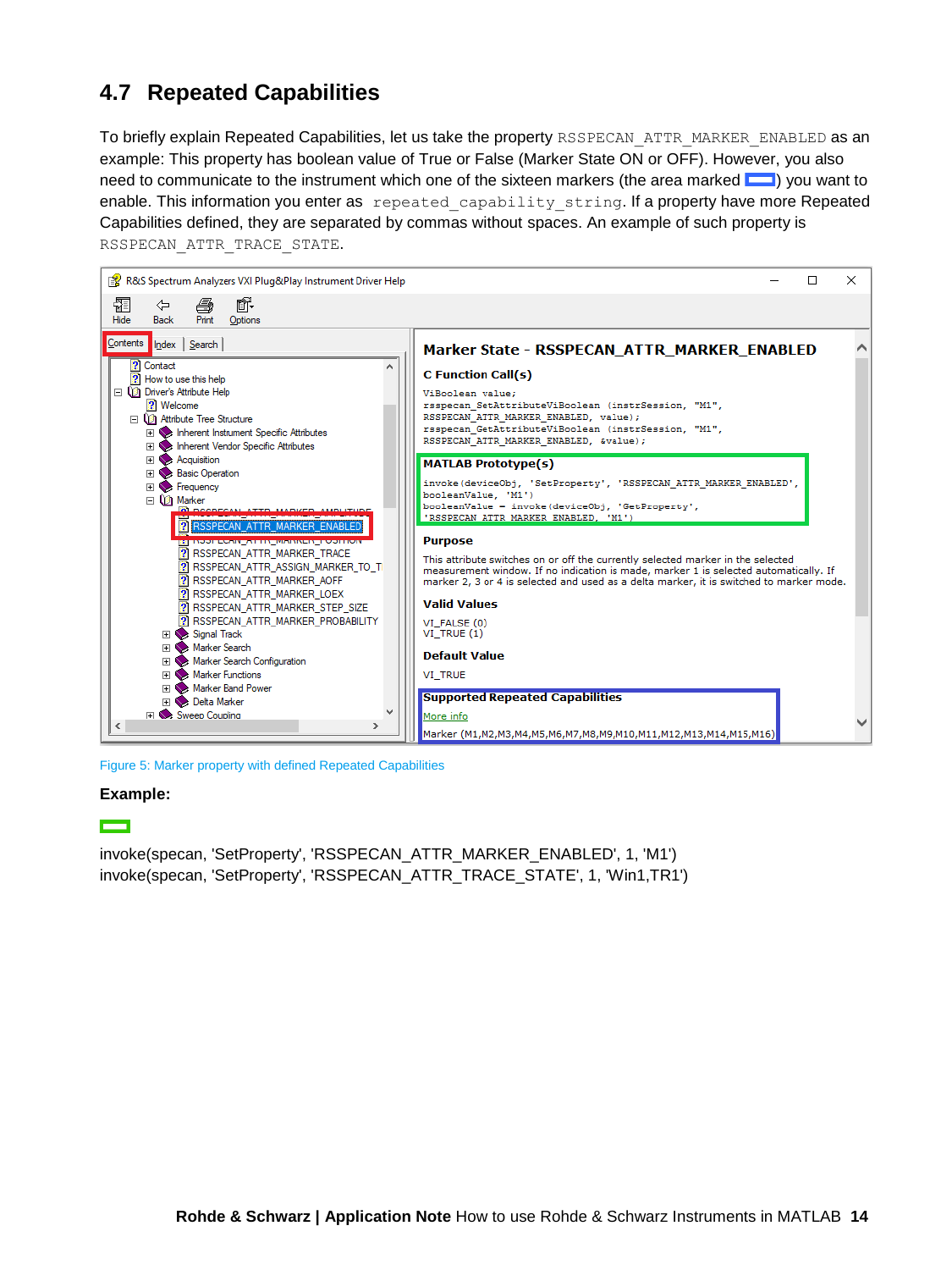## <span id="page-14-0"></span>**4.8 Property Identifier**

In the previous chapters when setting and reading properties, we used the following property identifier string for center frequency: RSSPECAN\_ATTR\_FREQUENCY\_CENTER. However, there are two names and their variants you can use as well - see the texts marked  $\Box$  in the help file screenshot below:



Figure 6: Property Identifiers in the rsspecan help file

All the invoke calls below achieve the same action, they only differ in Property ID:

```
% Complete Property ID
invoke(specan, 'SetProperty', 'RSSPECAN_ATTR_FREQUENCY_CENTER', 110E6)
% Property ID without prefix
invoke(specan, 'SetProperty', 'ATTR_FREQUENCY_CENTER', 110E6)
% Property ID case Insensitive
invoke(specan, 'SetProperty', 'RsSPeCAN_AttR_FrEQuENCy_CeNTeR', 110E6)
% Descriptive name
invoke(specan, 'SetProperty', 'Center Frequency', 110E6)
% Descriptive name with underscores
invoke(specan, 'SetProperty', 'Center_Frequency', 110E6)
% Descriptive name case insensitive
invoke(specan, 'SetProperty', 'CeNtEr FrEqUeNcY', 110E6)
```